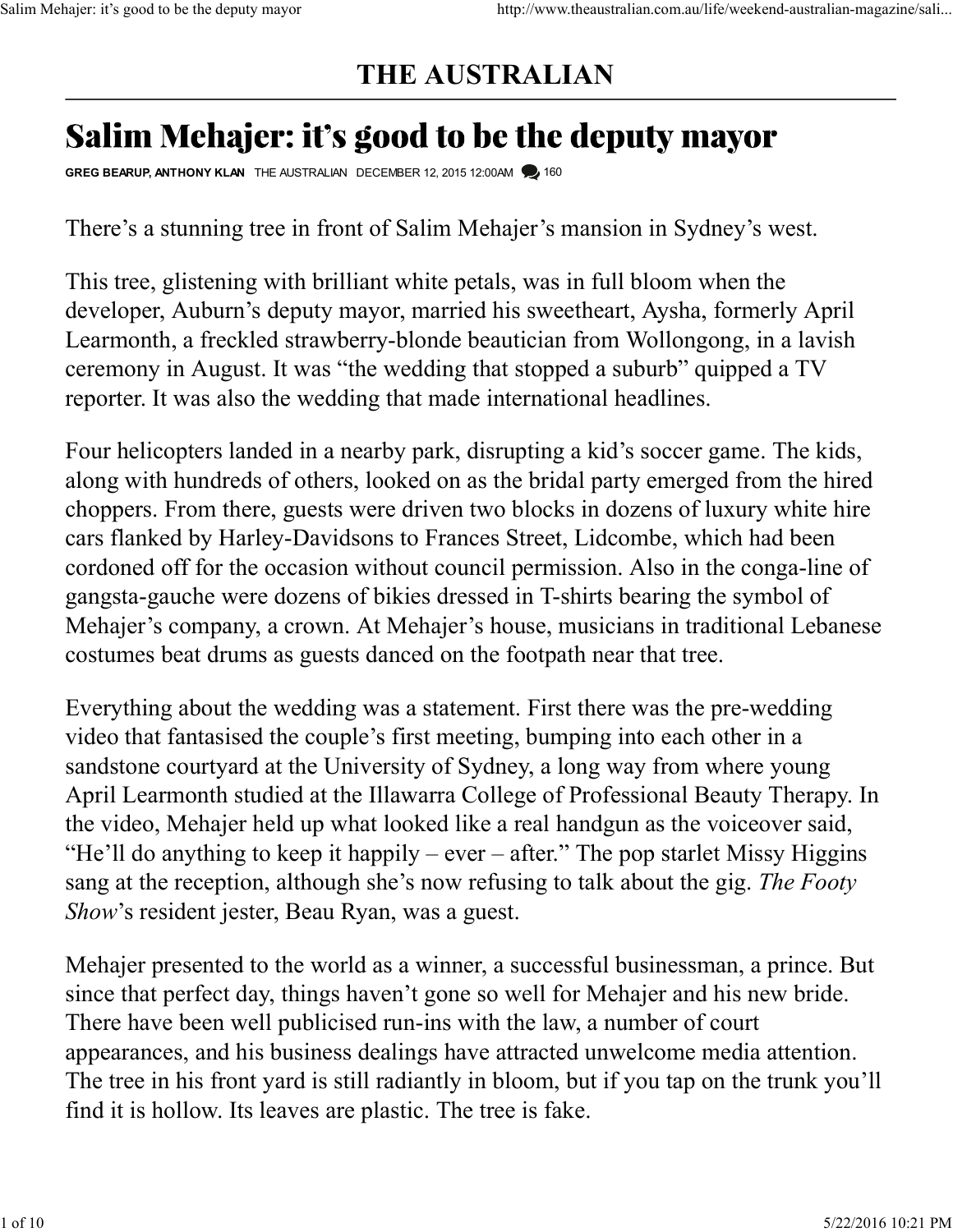Auburn councillor Irene Simms pulls her old hatchback to the kerb in front of the Mehajer tree. For years she's been complaining about Mehajer and others on the council to the Independent Commission Against Corruption NSW, the Department of Local Government and various state ministers. Until that wedding, her concerns had largely fallen on deaf ears. Salim Mehajer: it's good to be the deputy mayor<br>http://www.theaustralian.com.au/life/weekend-australian-magazine/sali...<br>**Auburn councillor Irene Simms pulls her old hatchback to the kerb** in front of<br>the Mehajer tree. For

Frances Street is one of those Sydney streetscapes that could be preserved as an example of how not to do urban design. Across the road is an original wooden cottage; the one next to that has been bricked in. On the other side sits a grim block of flats. Down the street is a mishmash of townhouses and columned boxes dwarfing the fibro houses of their neighbours who didn't do so well.

Simms hops out of her hatchback and stares up at Mehajer's pile. There's a crown on the front fence and another on the front door. The driveway leads underground to where Mehajer parks his fleet of flashy cars, including a Rolls-Royce, which he hires out for weddings, and a \$90,000 Mercedes G63. Through the glass doors we can see the curved onyx staircase where the US rapper Bow Wow filmed a video clip with his posse of busty dancers. "Baby, baby go crazy 'cause that's my dick," sang Bow Wow from that staircase, pointing at his dacks.

It is a deep, narrow block and the building consumes almost every square metre of it. Simms points out the internal lift well, which she says is over the council's height limit. She found out about this, she says, when she turned up to a council meeting this year and was confronted with a motion to approve the already completed work. She kicked up a stink. "Why do you keep picking on him?" one of the pro-developer councillors, known as the Super Six, asked. "We're councillors, we should follow the rules," replied an exasperated Simms, who is in the minority grouping they call The Poor Four. "This is Auburn," said the Super Sixer. Mehajer's lift-well was waved through.

"The quality of the father can be seen in the goals, dreams and aspirations he sets not only for himself, but for his family" – unattributed quote, Mehajer's Facebook page

Salim Mehajer was born in Sydney on June 12, 1986, into a large Lebanese family. He is, according to court transcripts, the third oldest of eight children; Khaled, Zenah, Salim, Fatima, Khadijeh, Aisha, Sanna and Mary. It is not clear when his father, Mohamad, and mother, Amal, migrated from Tripoli in the north of Lebanon. For a time Mohamad worked in the old Arnott's Biscuit Factory on The Poor Four. "This is Auburn," said the Super Sixer. Mehajer's lift-well was<br>waved through.<br>"The quality of the father can be seen in the goals, dreams and aspirations he sets<br>not only for himself, but for his family" –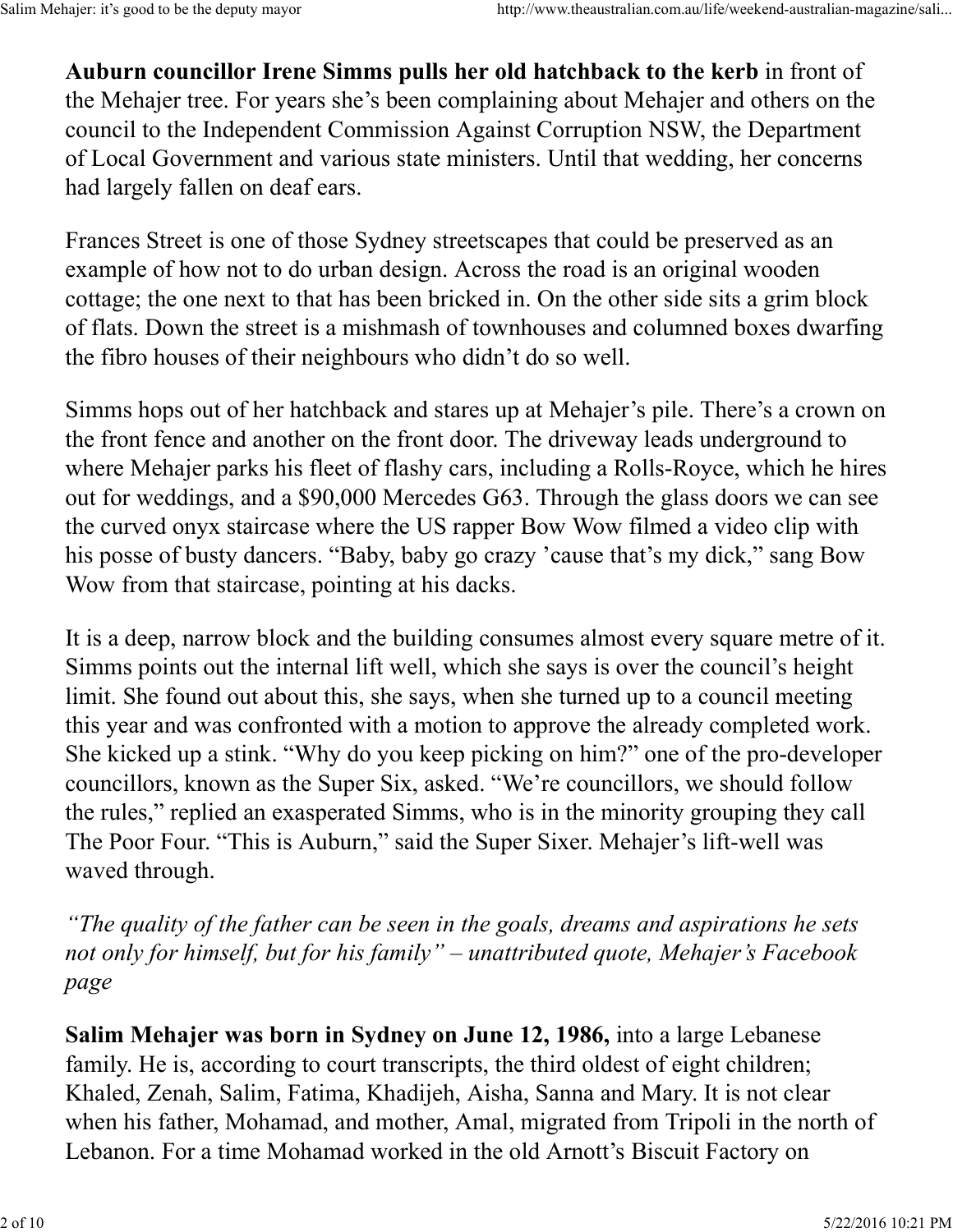Parramatta Road before moving into the building game. In 1994, when Salim was still in primary school, Mohamad created Sydney Building Constructions Pty Ltd to develop residential units. By all accounts Mohamad was a hard worker; it helped that he was plying his trade in one of the fastest-growing urban areas in the country and in the shadow of Sydney's Olympic Park in the leadup to the 2000 Games. Salim Mehajer: it's good to be the deputy mayor<br>http://www.theaustralian.com.au/life/weekend-australian-magazine/sali...<br>Parramatta Road before moving into the building game. In 1994, when Salim was<br>still in primary school

Salim attended a local primary school and did part of his senior schooling at Trinity Catholic College, Auburn. A classmate from that time remembers him as being a "nice, quiet guy" who never caused any trouble. Photographs from the 1999 and 2000 school yearbooks, when Salim was in years eight and nine, picture him standing at the end of the row, by far the smallest boy, a head shorter than the girls. Acquaintances say that despite Khaled being the older brother, Salim was always the favoured son.

He finished his schooling at Arthur Phillip High School in Parramatta and his education from this point is a little hazy. Last year he told a Sydney court he had a bachelor of housing degree from Western Sydney University, which we have confirmed, and that he was enrolled in an environmental engineering course at the University of New England (UNE) and a legal studies course at the University of Sydney. A spokesperson from UNE said he was "no longer enrolled and he never graduated". Sydney said it has never had a student of that name.

We attempted to clarify these educational claims with Mehajer but he didn't respond to this or numerous other requests. He prefers puff pieces on commercial television to declare his intent to one day run for PM – "I would like to start off by being in state, federal and I'd like to make my way up to the very top spot. That would [be] my dream come true" – and picture spreads in *New Idea*. His wife's transformation from suburban surfie chick April Learmonth to Aysha Mehajer is so fantastic that earlier this year she entered the Miss Lebanon Australia Beauty Contest. She didn't win but was awarded Miss Personality.

The couple's lavish wedding reception had been years in the planning, but was delayed until Salim's father, Mohamad, was able to attend. He was in jail. In 2004, Mohamad refinanced a major unit development in Lidcombe with an \$18 million loan. In 2008, in the wake of the GFC, his project needed refinancing again. The first bank he approached rejected the application because the figures didn't add up. Not to be deterred, according to court documents, Mohamad made up a set of false figures and went to another bank. In December 2013 he was sentenced to jail for three and a half years, for the fraud and for bribing a bank employee with \$2000 in cash to 2000 from suburban surfie chick April Learmonth to Aysha Mehajer is so fantastic that<br>
searlier this year she entered the Miss Lebanon Australia Beauty Contest. She didn't<br>
win but was awarded Miss Personality.<br>
The couple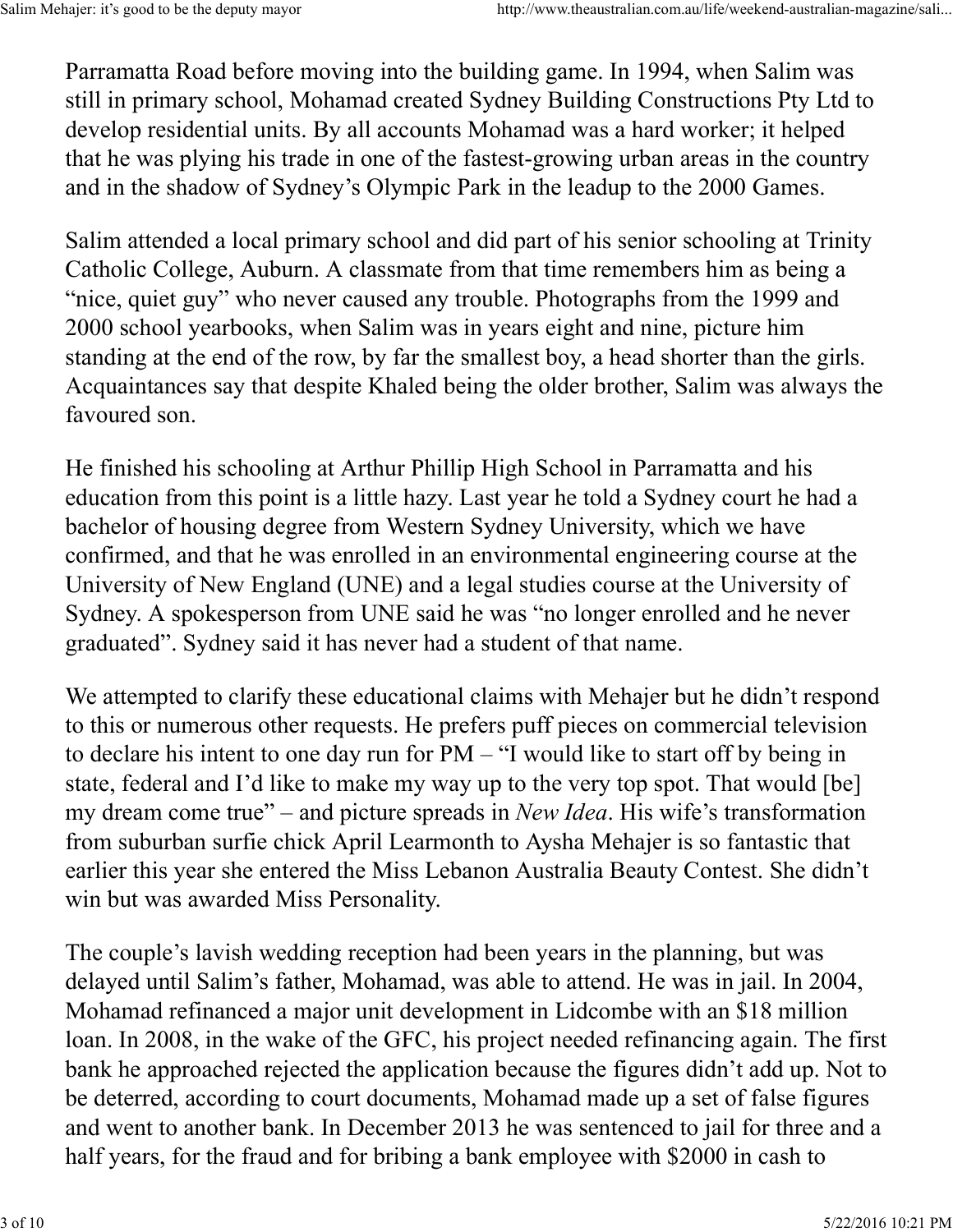process the loan. He served only part of his sentence and was released in time for the big wedding in August. Salim Mehajer: it's good to be the deputy mayor http://www.theaustralian.com.au/life/weekend-australian-magazine/sali...<br>process the loan. He served only part of his sentence and was released in time for the<br>big wedding in

Salim followed his old man into the construction game and into the courts. In just two days last month Mehajer, or his lawyers, appeared in five court cases in three different Sydney courts.

He is being sued by a Chinese cleaner who claims to be owed \$25,000 and who says he's not been paid for 10 months. The liquidators of his first company, SM Project Developments, are taking action against him over allegations of improper dealings and an \$890,000 debt to the tax office. Commercial broker Acuity Funding is also seeking \$1.98 million in alleged unpaid debts. In an interview with Mortgage Professional Australia magazine, Ranjit Thambyrajah describes his company, Acuity, as specialising "in sourcing funding options for clients who others have been unable to assist due to the complexities of their financing needs".

Mehajer is the subject of an investigation by the NSW Office of Local Government for failing to disclose he was the owner of an Auburn commercial building before voting in favour of changes that added \$1 million to its value. Another, earlier, investigation by the same authority found he had, in 2012-13, filed "false or misleading" pecuniary interest forms. He denies the claims. His most recent pecuniary interest declaration shows he has an interest in 16 properties in western Sydney, from houses to major unit developments.

Also in the line-up, happy to take a swing at Mehajer during his two days as a judicial punching bag, were the police, who allege he threatened to kidnap the children of personal trainer Bruce Herat over a spat involving noisily dropped weights on a gym floor. Herat is the father of Sydney Lindt Cafe siege survivor Joel Herat.

Then there are his driving charges. On October 24, police stopped Mehajer for driving a Ferrari erratically along Canterbury Road, Punchbowl. He was charged with driving an unregistered vehicle and with not carrying a licence. Mehajer was allegedly warned not to drive the vehicle. He ignored police and half an hour later he was pulled over again, in the same car on the same road, and charged with the same offences. weights on a gym floor. Herat is the father of Sydney Lindt Cafe siege survivor Joel<br>Herat.<br>Then there are his driving charges. On October 24, police stopped Mehajer for<br>driving a Ferrari erratically along Canterbury Road,

Mehajer claims he is being targeted by police. He is. They have established a "watching brief" on him because of his associations with known criminals, among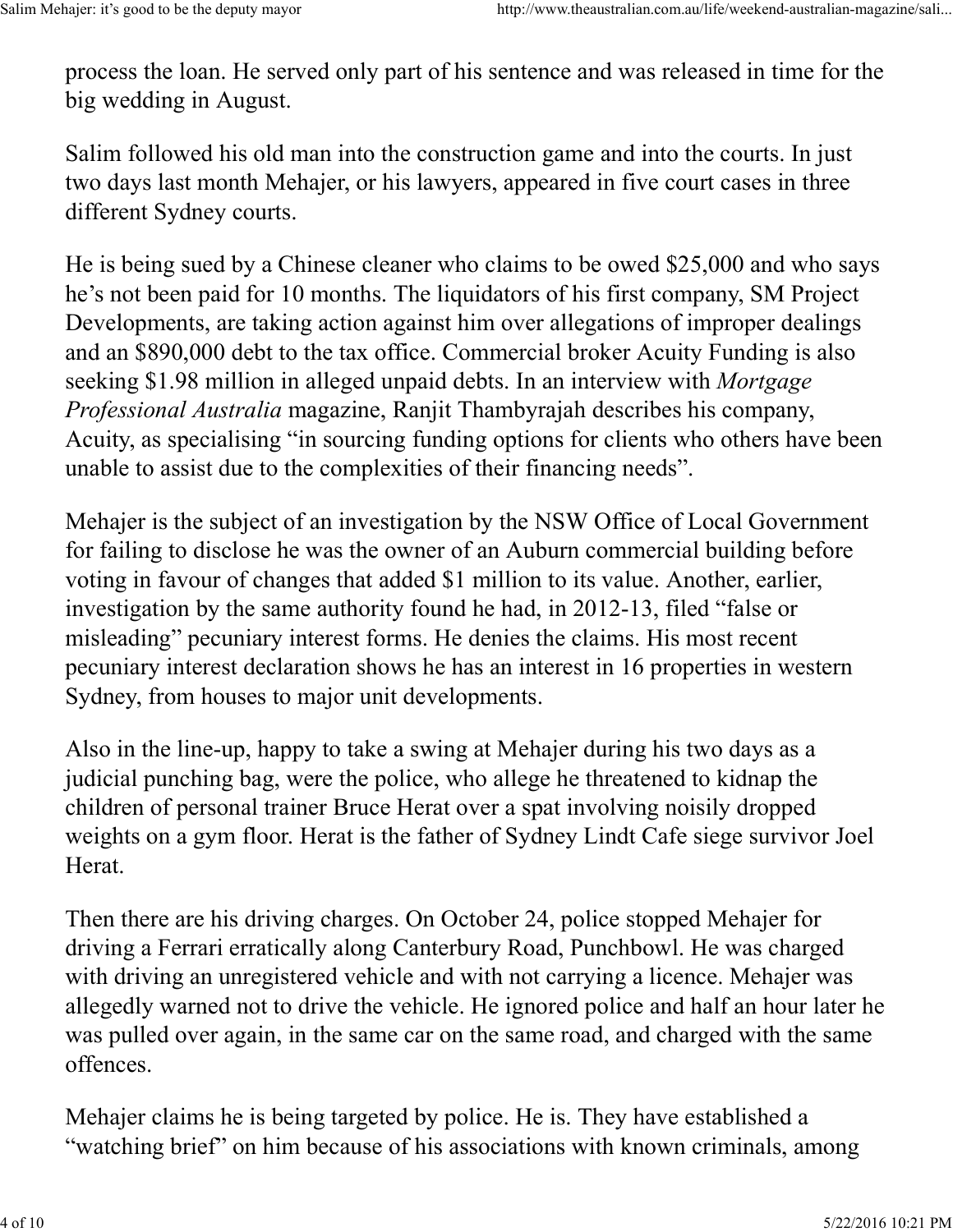them Walid "Wally" Elriche. In August, Elriche was sentenced to nine months jail for banging on the door of a house in Castle Hill and threatening the occupant over an alleged \$25,000 debt. Elriche is well known to police, who have trawled through video footage from Mehajer's wedding to see who else of interest was there. Salim Mehajer: it's good to be the deputy mayor<br>them Walid "Wally" Elriche. In August, Elriche was sentenced to nine months jail<br>for banging on the door of a house in Castle Hill and threatening the occupant over

Also last month Mehajer's insurer, NRMA, made a \$1.72 million settlement to two women who were badly injured in an accident in 2012, when Mehajer lost control of his \$300,000 Ferrari. The following year he was convicted of negligent driving causing grievous bodily harm but successfully appealed the conviction.

In August, his own council fined him \$220 for closing off his street on his wedding day. And then there's the row over the onyx staircase on which the rapper Bow Wow revealed his yearning for a threesome with his "two bad bitches". Sydney stonemason Yashar Shokrgozar tells us he was shocked to turn on the television in August to see reports of Mehajer's opulent wedding, costing hundreds of thousands of dollars, when he was still owed many thousands of dollars for building that staircase. Shokrgozar tells us that when Mehajer first turned up with his project manager to his Sydney stone masonry, MarmOnyx, he was driving an old ute. "I wasn't aware he was a deputy mayor or a big builder – he just wanted to negotiate a price." They agreed on a deal and in May 2014 he signed a contract with a company he thought belonged to Mehajer. "At first, he seemed like a nice guy," Shokrgozar says. The pair were in regular email contact during the construction and installation, with Mehajer using his Auburn Council email address. It was a complicated job involving many hundreds of man-hours.

Mehajer paid the first instalment using a personal bank cheque. There were issues with the second payment, Shokrgozar says, "so we stopped the job". Mehajer eventually paid, again by personal cheque. When the job was finished, Shokrgozar says Mehajer wouldn't answer phone calls or emails. Then, he says, Mehajer threatened to issue back-charges of \$30,000 for holding up the job.

Shokrgozar instigated court proceedings. He says Mehajer then revealed the original contract the stonemason had signed was with a company called Sydney Building Construction Pty Ltd, which had belonged to Mehajer's father, Mohamad. That company was in liquidation and was in the process of being wound up. Mohamad, the company director, was in jail at the time. "As the residential owner," Mehajer is reported as saying, "MarmOnyx has made a claim against myself instead of the subcontractor he was dealing with; a major error." The pair settled out of court last month; Shokrgozar was paid an undisclosed amount, but Mehajer's lawyers insisted From the profession by personal cheque. When the job was finished, Shokrgozar<br>eventually paid, again by personal cheque. When the job was finished, Shokrgozar<br>says Mehajer wouldn't answer phone calls or emails. Then, he sa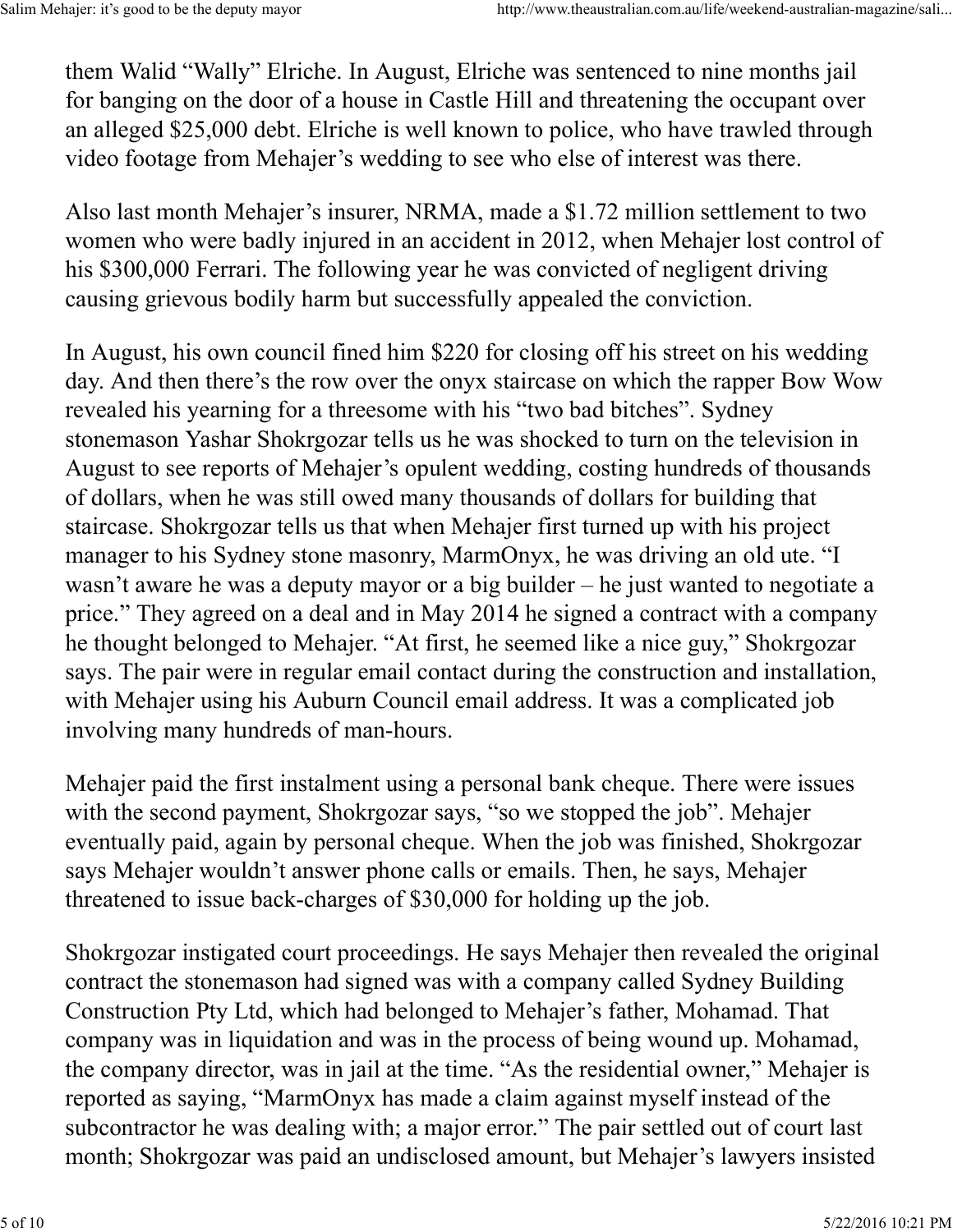that the stonemason sign a letter of apology that Mehajer later waved to a television camera. Shokrgozar tells us he didn't want to sign this letter; he just wanted the matter over and done with. "I just wanted to get my money," he says. "I couldn't afford to fight it anymore." Salim Mehajer: it's good to be the deputy mayor<br>that the stonemason sign a letter of apology that Mehajer later waved to a television<br>camera. Shokrgozar tells us he didn't want to sign this letter; he just wanted the

"Take time to appreciate employees and they will reciprocate in a thousand ways"  $$ unattributed quote, Mehajer's Facebook page

In a Sydney court last year Ahmad Yaseen, described as Mehajer's "right hand man" and general manager for his group of companies, made a startling admission – that he had signed more than 20 fake creditor claims for SM Project Developments, a company jointly owned by Mehajer and Minh Hua, an Auburn real estate agent and former Auburn councillor. Hua is also an owner of Combined Real Estate, Auburn, with his sister-in-law and the current Auburn mayor Le "Lilly" Lam.

SM Project Development was forced into liquidation by the ATO in 2013 for failing to pass on the GST it had collected from the sale of a unit development. It owed \$837,000 in unpaid taxes and penalties. Last September, liquidators held hearings in the Federal Court to explore where the money went.

Yaseen, then 25, admitted he had forged signatures and issued more than 20 fake invoices to creditors, some for as much as \$198,000. This is a well-travelled path for construction companies facing liquidation as it dilutes the money that the true creditors, in this case the ATO, would receive from any money recovered. Yaseen told the court he was not acting under instruction from Mehajer, and Mehajer said he was unaware that Yaseen had created and signed the fake invoices. Mehajer signed an affidavit stating, "With regards to the creditors outstanding, I have come to an arrangement with all of the creditors except the ATO." He could not adequately explain how this could be the case as it appears the creditors were not actually owed money.

When those "creditors" began receiving court attendance notices from the liquidators, they rang Mehajer to find out what it was about. Mehajer told them they should "seek legal advice, whether it be independent or not". Many of the creditors somehow found their way to the lawyer Zenah Osman, also known as Zenah Mehajer, his sister. Her company, Mehajer Law Group (MLG), has its offices in the same building as Salim's companies in Sefton. Salim was, until recently, the secretary of MLG. And so you had the ludicrous situation where creditors, who were supposedly demanding money from Salim Mehajer, were receiving legal advice arrangement with all of the creditors except the ATO." He could not adequately<br>explain how this could be the case as it appears the creditors were not actually owed<br>money.<br>When those "creditors" began receiving court atten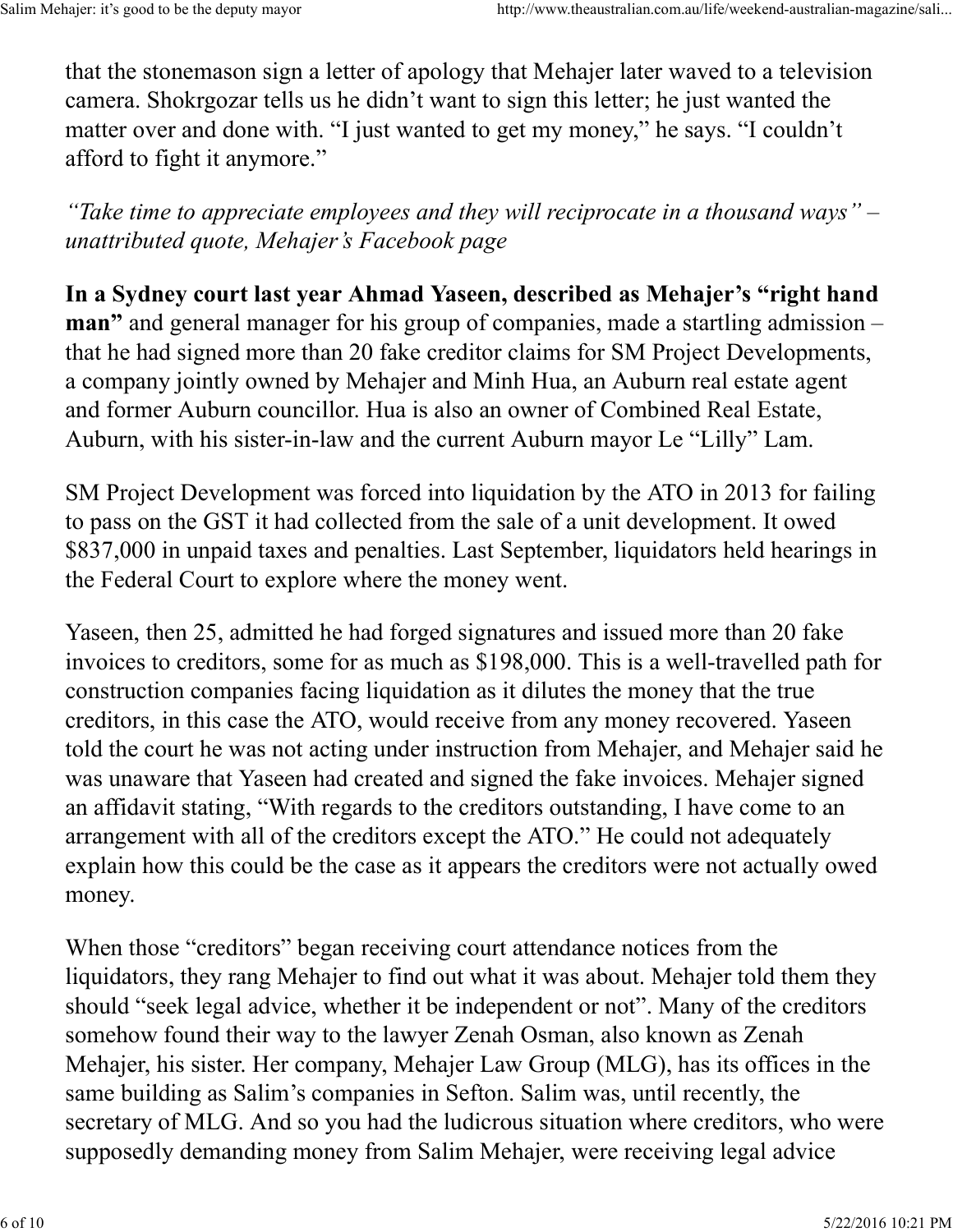from his sister. A complaint against her has been lodged with the NSW Office of the Legal Services Commissioner but Mehajer's camp says "the complaints were dismissed". The Office of the Legal Services Commissioner would neither confirm nor deny if a complaint had been lodged or adjudicated. Salim Mehajer: it's good to be the deputy mayor<br>
from his sister. A complaint against her has been lodged with the NSW Office of the<br>
Legal Services Commissioner but Mehajer's camp says "the complaints were

When he got wind that the ATO were after his company, Mehajer and Minh Hua signed dozens of cash cheques totalling hundreds of thousands of dollars. "Do you have any recollection as to what these payments relate to?" Mehajer was asked. "It is impossible to tell what these relate to," Mehajer, the company director who signed the cheques, replied. At another point, when the questioning became difficult, he said "my brain is not functioning and operating very well now".

Mehajer offered a novel defence: he claimed he wasn't attempting to defraud or mislead the ATO, and the proof of this lay in the fact that he hadn't changed the ownership details of the property the company owned, or attempted to sell it, in order to shield it from the liquidators. "If we knew that a liquidation was coming, obviously we would have," he told the court.

The liquidators recently lodged a statement of claim in the NSW Supreme Court. The purpose of these proceedings is to prove that Mehajer and Minh Hua breached their duties as directors, which could make them personally liable for the company's debts. The ATO is gunning for their houses. It was revealed in the hearings last year that Mehajer has at least \$3,350,000 in a family trust.

While Mehajer told the court in 2014 that his house was worth \$1 million, a mortgage broker was told something else. In a company and personal asset and liability statement (which we have seen) recently submitted to refinance a loan, Aysha Mehajer (now a director of many of Mehajer's companies) claimed their house was worth \$4.1 million. She also claimed the companies had \$52,337,000 in assets, \$19,340,000 in debts, and \$785,000 cash in the bank; other assets included \$1.6 million worth of cars, boats and jet skis. The terms for this \$16 million loan were 5.5 per cent to arrange the loan and a monthly interest rate of 1.5 per cent. Aysha Mehajer (now a director of many of Mehajer's companies) claimed their<br>house was worth \$4.1 million. She also claimed the companies had \$52,337,000 in<br>assets, \$19,340,000 in debts, and \$785,000 cash in the bank; othe

"I always believe the sky is the beginning of the limit" – unattributed quote, Mehajer's Facebook page

Auburn mayor Le "Lilly" Lam opens the council meeting with a prayer: We give thanks to God for being elected to this office of honour and trust. Give us the grace, diligence and honesty free from private interest to discharge the duties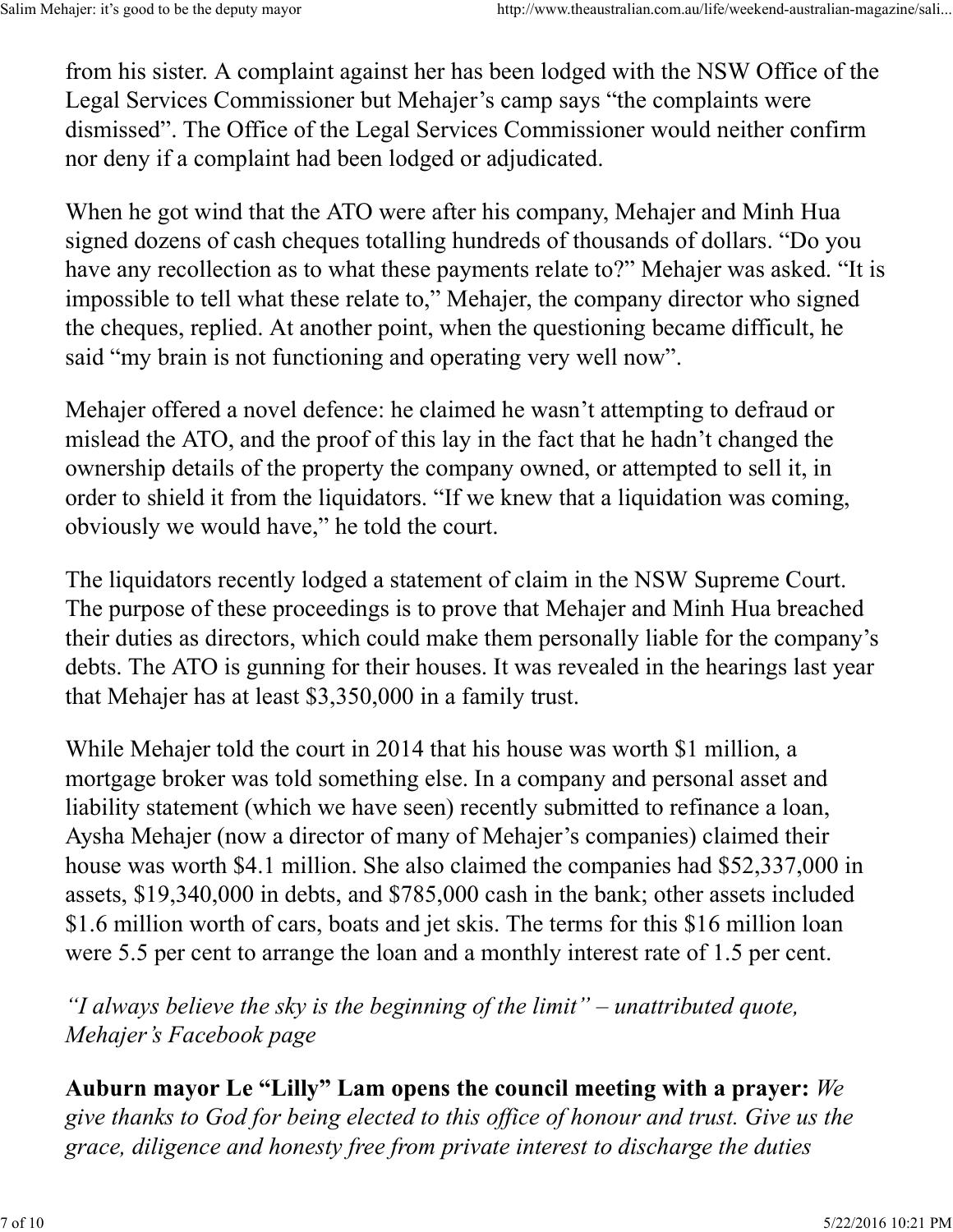entrusted to us. May we serve all our community for the common good. Salim Mehajer: it's good to be the deputy mayor http://www.theaustralian.com.au/life/weekend-australian-magazine/sali...<br>entrusted to us. May we serve all our community for the common good.

Following the delivery of this prayer last month, Lam made the disclosure that her brother-in-law and business partner Minh Hua was in business with Salim Mehajer and that she therefore would withdraw from voting on Mehajer's developments. She claimed not to have known Hua and Mehajer had been in a business together for many years.

Being a developer or a real estate agent on a council is like playing poker and getting a peek at the cards before they are dealt. In 2012, the NSW Liberal Government changed section 451 of the Local Government Act and allowed councillors to vote on rezoning proposals in which they had a direct pecuniary interest (a decision it recently reversed). The sky, as Mehajer would say, became the beginning of the limit.

Just two months after this legislation was enacted, the pro-developer councillors pushed for height limits in Auburn to be lifted from six storeys to between 11 and 14. It was like winning the lottery for those who owned land and had developments in the pipeline. Irene Simms and a number of other councillors staged a series of walkouts to deprive the council of a quorum in a bid to prevent these changes. It was no use; the vote went through to drastically increase height and floor limits.

What was unknown at the time was that not only was Lam's brother-in-law, Minh Hua, in business with Salim, but her real estate company, Combined Real Estate, was earning tens of thousands of dollars a year in strata management fees from developments built by Mehajer and his family. Lam has voted in favour of allowing Mehajer to develop an additional \$30 million of luxury apartments beyond existing approved limits – the "cream" for property developers – without once disclosing she and Mehajer share a business partner.

Over coffee in Auburn one Sunday afternoon the mayor is unapologetic and says she has no problems with property developers holding positions of power on councils. "Without developers the whole country would collapse," she says. As for her friend, Mehajer: "If people are young and capable do they deserve a pat on the shoulder or a kick in the bum?" approved limits – the "cream" for property developers – without once disclosing she<br>and Mehajer share a business partner.<br>Over coffee in Auburn one Sunday afternoon the mayor is unapologetic and says she<br>has no problems wi

Her business partner, Minh Hua, should have been well aware of the rules regarding disclosure as he is a former Auburn councillor. Hua and Lam ran for years as the Unity Party, which Lam says was in response to Pauline Hanson's rise and it wooed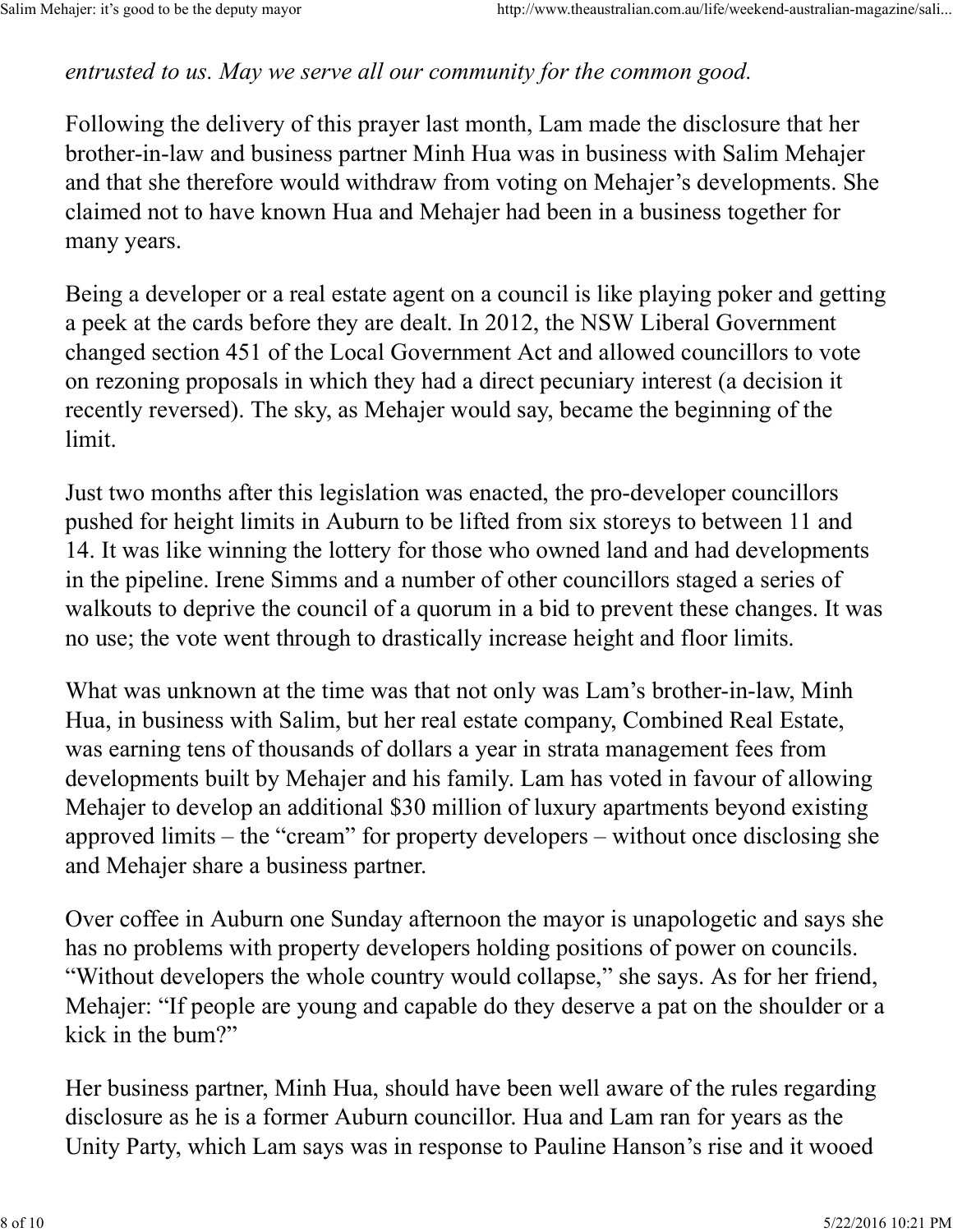the Asian vote. Another member of the former Unity Party, whom Lam prefers not to dwell on, is former councillor Jack Au. In 2012 he was found to have engaged in "serious corrupt conduct" by NSW's ICAC for taking a \$4500 bribe from developer Shu Xiang Liang in return for approving a development and was stood down from council. Salim Mehajer: it's good to be the deputy mayor<br>the Asian vote. Another member of the former Unity Party, whom Lam prefers not<br>to dwell on, is former councillor Jack Au. In 2012 he was found to have engaged in

Hua was on the council from 1999 to 2004 and in 2001 he and Lam voted in favour of Mohamad Mehajer's first major property development, 52-56 John Street in Lidcombe's main drag. When Mohamad's company Sydney Building Developments was placed in liquidation in 2009, Salim Mehajer took control of the John Street project. By that stage Hua and Salim had established SM Project Developments. Since Mehajer and Hua went into business, Lam has voted to approve height increases of seven to nine storeys on three of Mehajer's apartment towers in Lidcombe, adding 42 apartments worth about \$33 million.

Lam claims she had no idea her brother-in-law and business partner of over a decade Minh Hua had been in business with Mehajer since 2008. "I don't have the privilege to know all my brother-in-law's business," she tells us. She also claims not to have known Combined Real Estate had for years managed Mehajer family buildings. Hua handled this side of the business, she says. When pressed to confirm her company did work for Mehajer, she replies: "I believe so."

Mehajer is not the only developer on council that Lam's company, Combined Real Estate, has done business with. Councillor Ronney Oueik is one of Auburn's major developers and a former mayor. Oueik reveals to us that Lam's company had been the strata managers for a block of units he developed six years ago on St Hillier's Road, Auburn. Other councillors say Lam has never declared an interest when voting on developments associated with Oueik, a Liberal councillor who stood against NSW Labor Leader Luke Foley in the seat of Auburn.

The mayor also voted in favour of increasing the height limits for a major development of Oueik's in Park Road, Auburn, across the road from Trinity Catholic College, Mehajer's old school. This was despite strong objections from the school and the NSW Catholic Education Office. The change has added tens of millions of dollars to the value of Oueik's development, increasing the number of units from 98 to 184. From the subsect of the Same Table and Table and Table and Table and Table and Table and Same Table and Same Table and Same Table and Same Table and Same Table and Same Table and Same Table and Same Table 2016 10:21 PM dev

Despite the seeming conflicts of interest, the NSW government has previously shown little interest. One of Irene Simms' counterparts in the Poor Four, Labor